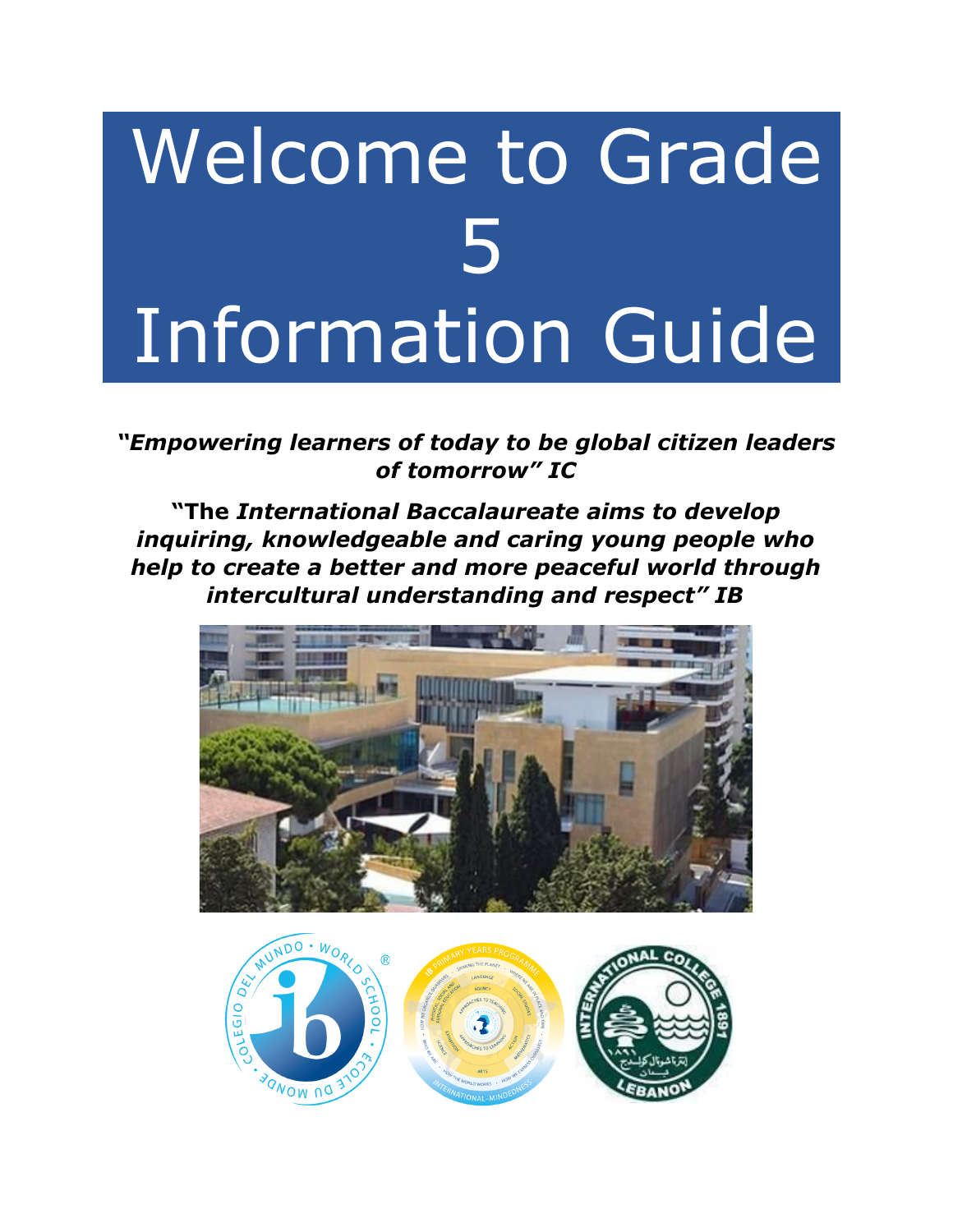# **2019-2020 School Year**

### Program of Inquiry in Grade 5

| Age: 10-11 years old     |                                                                                                                                                                                                                           |                                                                                                                                                                                                                                                                                                                                                         |                                                                                                                                                                                                    |                                                                                                                                                                                                                                                                                                                                                                          |                                                                                                                                                                                                                                |                                                                                                                                                                                                                                                                                                |
|--------------------------|---------------------------------------------------------------------------------------------------------------------------------------------------------------------------------------------------------------------------|---------------------------------------------------------------------------------------------------------------------------------------------------------------------------------------------------------------------------------------------------------------------------------------------------------------------------------------------------------|----------------------------------------------------------------------------------------------------------------------------------------------------------------------------------------------------|--------------------------------------------------------------------------------------------------------------------------------------------------------------------------------------------------------------------------------------------------------------------------------------------------------------------------------------------------------------------------|--------------------------------------------------------------------------------------------------------------------------------------------------------------------------------------------------------------------------------|------------------------------------------------------------------------------------------------------------------------------------------------------------------------------------------------------------------------------------------------------------------------------------------------|
| <b>Transdisciplinary</b> | Who we are                                                                                                                                                                                                                | Where we are in place and time                                                                                                                                                                                                                                                                                                                          | How we express ourselves                                                                                                                                                                           | How the world works                                                                                                                                                                                                                                                                                                                                                      | How we organize ourselves                                                                                                                                                                                                      | Sharing the planet                                                                                                                                                                                                                                                                             |
| <b>Theme</b>             | of the self: beliefs and<br>mental, social and<br>spiritual health; human<br>relationships including<br>families, friends,<br>communities, and<br>cultures; rights and<br>responsibilities; what it<br>means to be human. | An inquiry into the nature An inquiry into orientation in place and<br>time; personal histories; homes and<br>values; personal, physical, journeys; the discoveries, explorations<br>and migrations of humankind; the<br>relationships between and the<br>interconnectedness of individuals and<br>civilizations, from local and global<br>perspectives | An inquiry into the ways in<br>which we discover and<br>express ideas, feelings,<br>nature, culture, beliefs and<br>reflect on, extend and enjoy use their understanding of<br>our creativity; our | An inquiry into the natural world An inquiry into the<br>and its laws: the interaction<br>between the natural world<br>(physical and biological) and<br>values; the ways in which we human societies; how humans<br>scientific principles; the impact<br>appreciation of the aesthetic, of scientific and technological<br>advances on society and on the<br>environment | interconnectedness<br>of human-made systems and<br>communities;<br>the structure and function of<br>organizations:<br>societal decision-making:<br>economic activities<br>and their impact on humankind<br>and the environment | An inquiry into rights and<br>responsibilities in the<br>struggle to share finite<br>resources with other<br>people and with other<br>living things:<br>communities and the<br>relationships within and<br>between them; access to<br>equal opportunities;<br>peace and conflict<br>resolution |
| <b>Central Idea</b>      | Many factors play a<br>role in developing a<br>sense of self                                                                                                                                                              | The time and place of events shape<br>lives and experiences throughout<br>history                                                                                                                                                                                                                                                                       | Media informs the way<br>we understand the world                                                                                                                                                   | Our everyday life depends<br>on reliable energy sources.                                                                                                                                                                                                                                                                                                                 | Significant world events<br>highlight the importance of<br>international cooperation                                                                                                                                           | Maintaining healthy<br>ecosystems supports<br>life on Earth                                                                                                                                                                                                                                    |
| An inquiry into          | • The characteristic<br>that identify self-<br>knowledge<br>· How self-efficacy<br>can be developed<br>• Addressing the<br>complexity of<br>evolving identity                                                             | • How geography has a role in<br>history<br>• The history of events affects the<br>lives of people.<br>• The geo-political analysis of<br>current events                                                                                                                                                                                                | • The use of persuasive<br>language, images and<br>sound in media<br>· How media affects<br>values, perceptions<br>and knowledge<br>• What it means to be<br>media literate                        | The different forms and<br>changes of energy<br>• The different sources of<br>energy<br>• Our responsibility in<br>harnessing energy in a<br>sustainable way                                                                                                                                                                                                             | • Government systems<br>• Why governments are<br>formed<br>How different<br>٠<br>governments interact and<br>cooperate                                                                                                         | • Ecosystems are<br>part of the natural<br>environment<br>$+$ The<br>interdependent<br>relationships in<br>ecosystems<br>· Human<br>responsibilities<br>towards<br>maintaining<br>balanced<br>ecosystems                                                                                       |

### **This page needs to be updated to reflect how the Exhibition will be tackled this year under the unit How we organize ourselves**

#### **Exhibition**

This is the final year of your child's Primary Years Program (PYP) education. Hence, all IB-PYP students around the world who reach this stage will participate in the culminating project known as the Exhibition.

The Exhibition is a chance for your children to participate in an **in-depth, collaborative, group and individual inquiry**. The experience allows them to show independence and responsibility for their own learning. It is a celebration of their move from Primary School to Middle School.

#### **Why is the Exhibition important for your child?**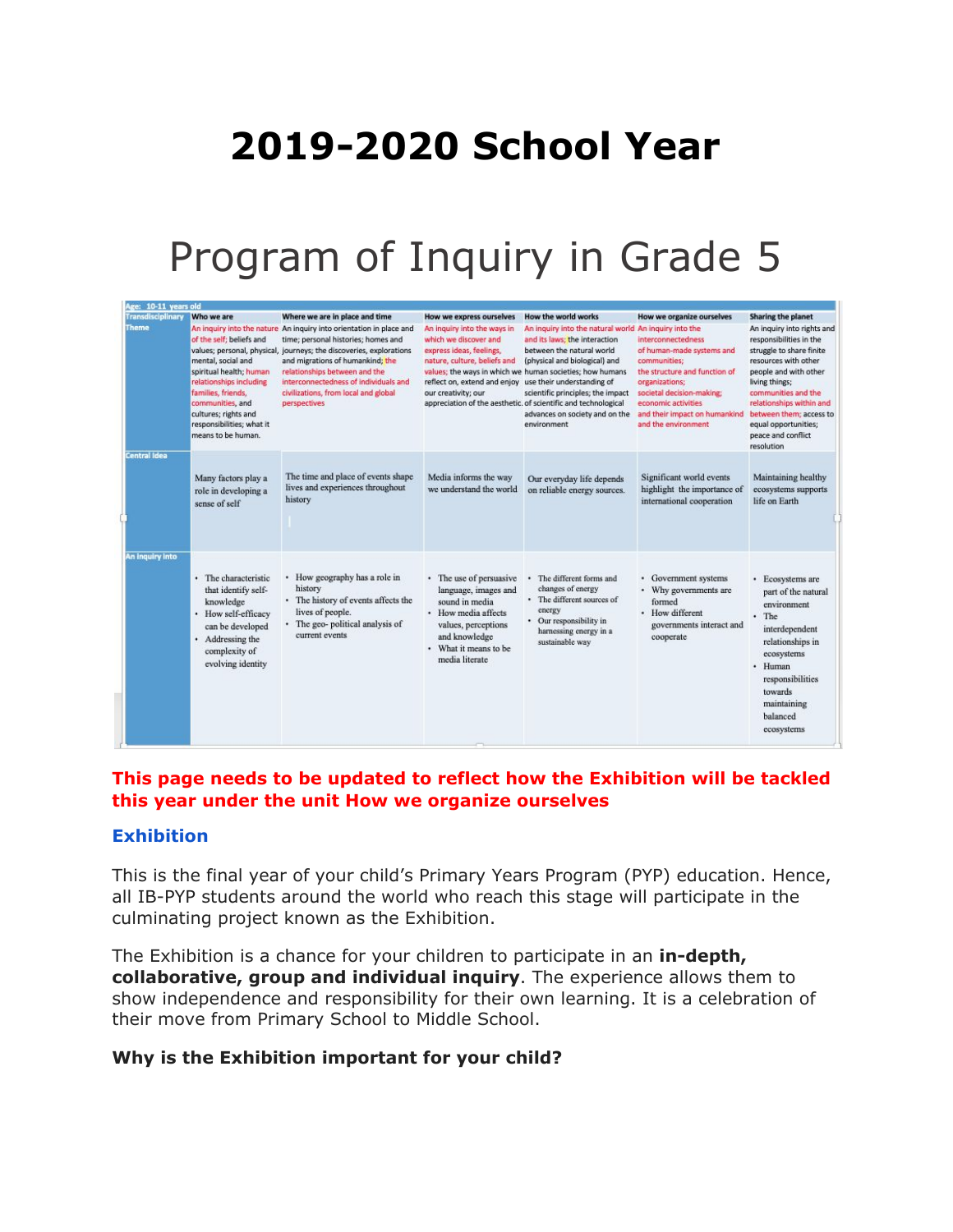This is the time to demonstrate what it means to be an internationally minded, proactive global citizen; the time when each learner gets the oppurtunity to trnaslate IC's vision into . To complete this individual inquiry, students will use many skills such as social, research, communication, self-management and thinking. They will also have a chance to demonstrate to the school community and to parents the attributes of the PYP Learner Profile and finally they will participate in positive "Action."

# Languages

### **English**

English is our shared language of instruction and communication. In a PYP school, the focus is not just on learning language in isolation, but also on the application of language skills across the subject areas and throughout the Programme of Inquiry. Some language skills are taught as 'stand-alone', while other aspects of language are taught within the context of our Units of Inquiry.

Students develop skills in the following strands of language learning:

- **Written Language**: Reading and Writing
- **Oral Language**: Listening, Speaking, viewing and presenting

Students develop skills and understandings across the four areas of language learning.

### **Writing Units of Study in Grade 5:**

- Personal narratives
- Research based argument essays
- Research reports
- Procedural essays

### **Reading Units of Study in Grade 5:**

- moving up levels on non-fiction
- Literature Circles
- researching debatable issues

### **Spelling:**

Students take part in short, focused sessions which are based on structured and cumulative activities exploring rules and concepts, enabling the students to become confident at spelling familiar and unfamiliar words.

### **Arabic**

مع نهاية العام الدّراسيّ، سيكون المتعلّم قادرًا على:

- الإصغاء إلى نصوص مسموعة والإجابة عن أسئلة نتعلَّق بها.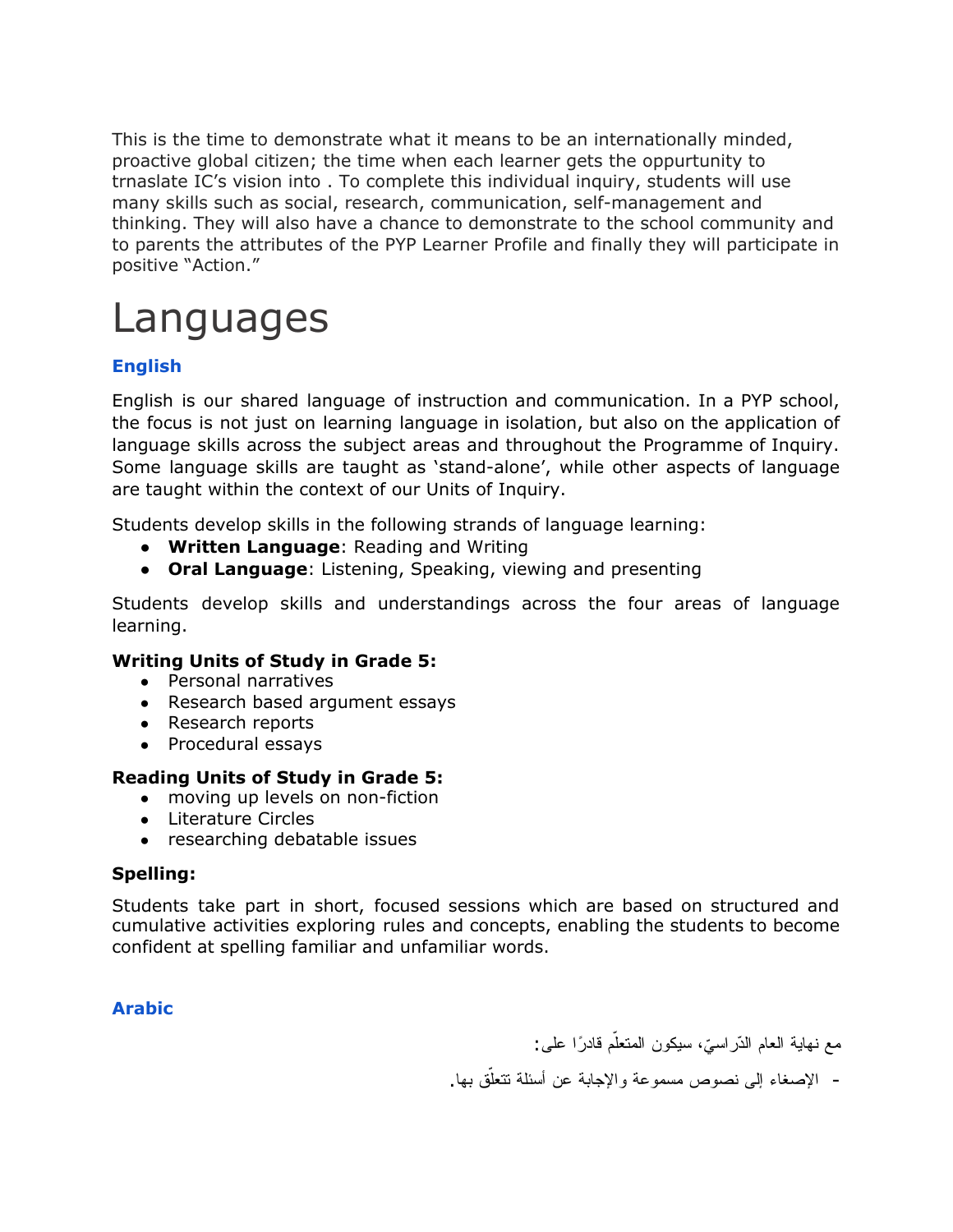- قراءة نصوص تندرج تحت الفنون الأدبيّة (الوصف، القصّة، المقالة...)، وفهمها فهمًا مُجملًا ومُفصَّلًا وقراءة قصص ّحرة والاستماع إلیها بهدف الاستمتاع.

- التّعبیر شفهیًّا عن أفكاره ومشاعره وتقدیم عروض شفهیّة مُستخدمًا لغة فصحى سلیمة وكتابة فقر صحیحة المضمون والأسلوب.

- اكتساب مهارات القواعد اللُّغويَّة والإملائيَّة المقرّرة للصّفّ الخامس وتطبيقها تطبيقًا صحيحًا.

\* المتعلّمون الّذين يتابعون برنامج اللّغة العربيّة كلغة أجنبيّة سوف يتّبعون منهاجًا خاصًّا بهم.

### **French as an Additional Language**

The aim of the program is to offer students a valuable educational experience and the opportunity to develop a basic usable command of the French language that can be expanded through further study or contact with French-speaking people. The students will use the language as a tool to communicate and share their ideas and opinions, as well as express themselves in writing in the language. Their learning will be assessed through different forms of evaluation.

### Mathematics

The aim of our Mathematics Programme is to develop students into confident mathematical thinkers, who demonstrate a sound knowledge of the subject and show the ability to creatively apply it to solve problems in many ways.

Mathematics lessons are usually differentiated, with students working on a variety of tasks in various different flexible groupings, in order to challenge and support all students, regardless of their level of competency or experience.

The different strands of Mathematics are:

- Data Handling
	- o *collect, organize data and display the data using charts, graphs, and line graphs*
	- o *read ,describe and interpret data presented in charts, graphs including line graphs*
	- o *Predict the frequency of an outcome in a probability experiment*
- Measurement
	- o *Estimate, measure and record, perimeter, area, and elapsed time using a variety of strategies*
	- o *Determine the area of rectangles*
- Shape and Space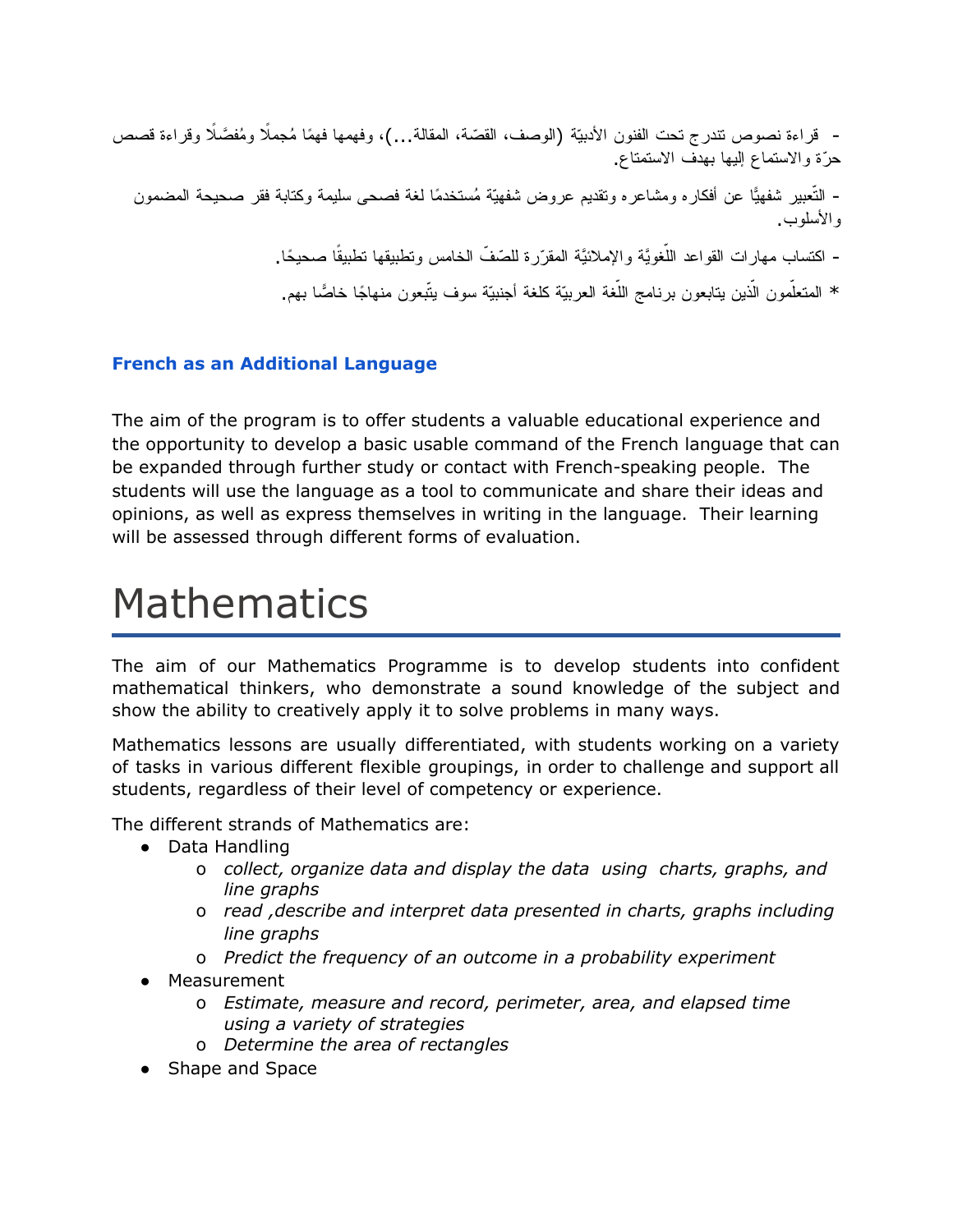- o *Identify and classify two dimensional shapes by side and angle properties*
- o Measure and construct angles using a protractor.
- o *Identify and describe the location of objects using cardinal direction*
- **Pattern and Function** 
	- o *Determine relationship in growing and shrinking patterns, and investigate repeating patterns*
	- o *Demonstrate an understanding of the use of variables in equations*
- Number
	- o *Read, represent, compare and order whole numbers to millions, decimal numbers to hundredth, proper and improper fractions , and mixed numbers*
	- o *Demonstrate an understanding of numbers by counting forward and backwards by 0.01*
	- o *Solve problems involving multiplication and division of multi-digit whole numbers, and involving addition and subtraction of decimals numbers to the hundredths using a variety of strategies*

# **Science**

"In the PYP, science is viewed as the exploration of the biological, chemical and physical aspects of the natural world, and the relationship between them….It encourages curiosity and ingenuity and enables the student to develop an understanding of the world. Reflection on scientific knowledge also helps students to develop a sense of responsibility regarding the impact of their actions on themselves, others and the world…. ." (Making the PYP Happen, 2009, p. 93)

Science does not appear as a standalone on the student's timetable; rather, it is embedded within the units of inquiry. The **knowledge** component of **science** in the **PYP** is arranged into four elements: living things, Earth and space, materials and matter, and forces and energy.

| <b>Unit of Inquiry</b>         | <b>Science Strand</b>                                                                                                                 |
|--------------------------------|---------------------------------------------------------------------------------------------------------------------------------------|
| Who we are                     | Living things: human growth and<br>development                                                                                        |
| Where we are in place and time |                                                                                                                                       |
| How the world works            | Earth and Space: renewable and<br>non-renewable energy sources.<br>Forces and energy: forms of energy<br>and transformation of energy |
| How we organize ourselves      |                                                                                                                                       |
| Sharing the Planet             | Living things: ecosystems                                                                                                             |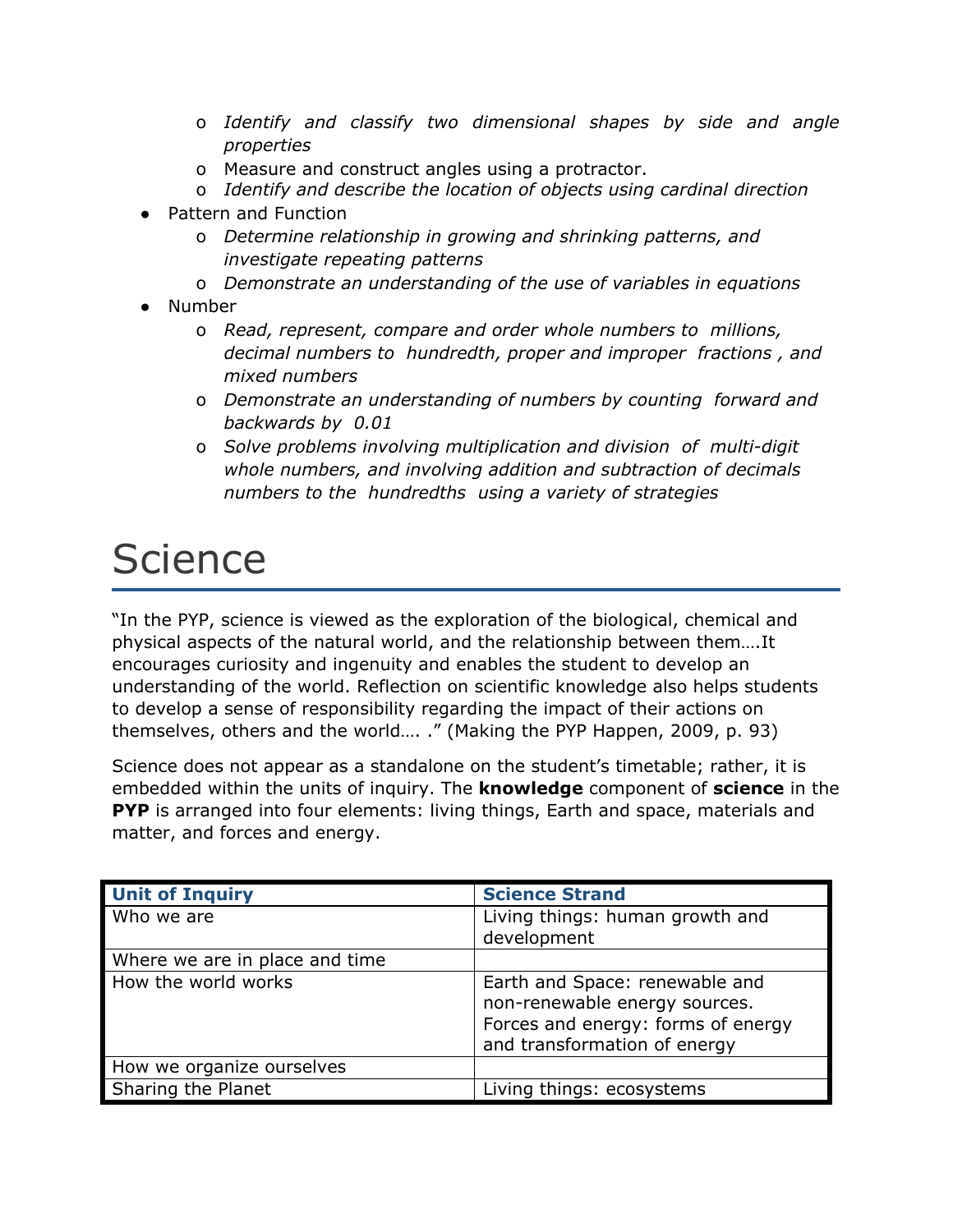|                                    | Earth and Space: sustainability |
|------------------------------------|---------------------------------|
| <b>Stand-Alone Unit</b>            | <b>Science Strand</b>           |
| Mixtures and separation techniques | Earth and Space                 |
| (solids and liquids)               |                                 |

To ensure that students are well informed and confident, the following science skills are tackled throughout the academic year. Students will be able to:

- Observe carefully in order to gather data
- use a variety of instruments and tools to measure data accurately
- use scientific vocabulary to explain their observations and experiences
- identify or generate a question or problem to be explored
- plan and carry out systematic investigations, manipulating variables as necessary
- make and test predictions
- interpret and evaluate data gathered in order to draw conclusions
- consider scientific models and applications of these models including their limitations

# Social Studies

"In the PYP, social studies is viewed as the study of people in relation to their past, their present and their future, their environment and their society. Social studies encourages curiosity, and develops an understanding of a rapidly changing world. Through social studies, students develop an understanding of their personal and cultural identities. They develop the skills and knowledge needed to participate actively in their classroom, their community, and the world: to understand themselves in relation to their communities." (Making the PYP Happen, 2009, p. 103)

Social studies does not appear as a standalone on the student's timetable; rather, it is embedded within the units of inquiry. The **knowledge** component of **social studies** in the **PYP** is arranged into five elements: human systems and economic activities, social organizations and culture, continuity and change through time, human and natural environments, and resources and the environment.

| <b>Unit of Inquiry</b>         | <b>Social Studies Strand</b>                                                                            |
|--------------------------------|---------------------------------------------------------------------------------------------------------|
| Who we are                     | Social Organization and Culture:<br>identity                                                            |
| Where we are in place and time | Social Organization and Culture:<br>conflict<br>Human and natural environments:<br>geography and impact |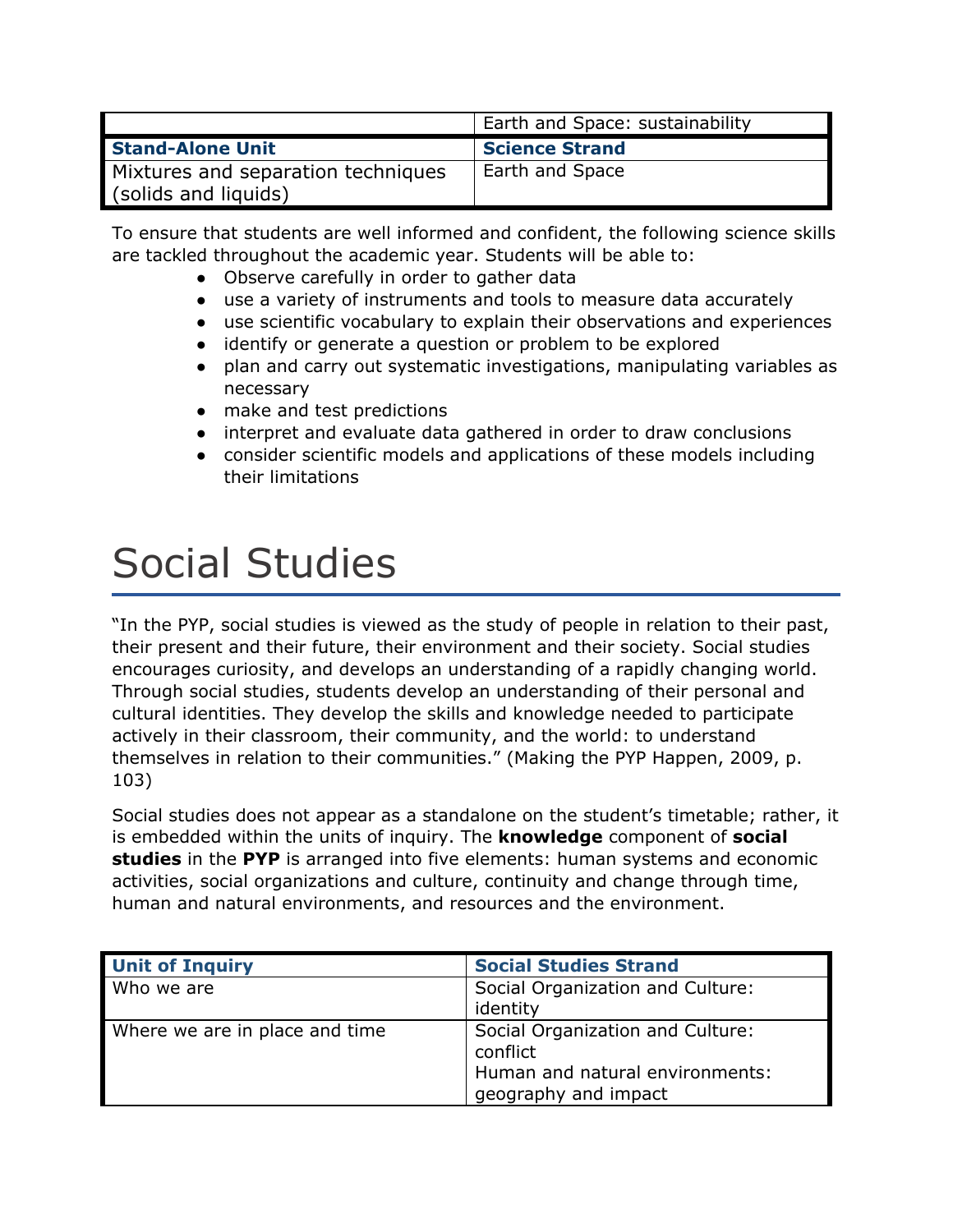| How the world works        | Resources and the environment:<br>conservation                                                                            |
|----------------------------|---------------------------------------------------------------------------------------------------------------------------|
| How we organize ourselves  | Social Organization and Culture:<br>conflicts<br>Human systems and economic<br>activities: Governments and<br>cooperation |
| Sharing the Planet         | Resources and the environment:<br>Interdependence                                                                         |
| How we express ourselves   | Human systems and economic<br>activities:<br>Communications<br>Social organization and culture:<br><b>Networks</b>        |
| <b>Stand-Alone Unit</b>    | <b>Social Studies Strand</b>                                                                                              |
| World War 1 / World War II | History                                                                                                                   |

To ensure that students are well informed and confident, the following social studies skills are tackled throughout the academic year. Students will be able to:

- formulate and ask questions about the past, the future, places and society
- use and analyze evidence from a variety of historical, geographical and societal sources
- orientate in relation to place and time
- identify roles, rights and responsibilities in society
- assess the accuracy, validity, and possible bias of sources

### Arts

One way to foster the development of the whole child is by learning about and through the Arts. It promotes creativity, critical thinking, problem-solving skills and social interactions. Through our Arts Programme, students develop appreciation, empathy and Learner Profile attributes such as being a communicator and a risk-taker.

### **Visual Art units in Grade 5 include:**

- Engage students in making 2D and 3D art projects.
- Explore the art work of prominent Lebanese and international artists.
- Identify the elements and principles of art (line, shapes, color, proportion…).
- Collage, acrylic and modeling.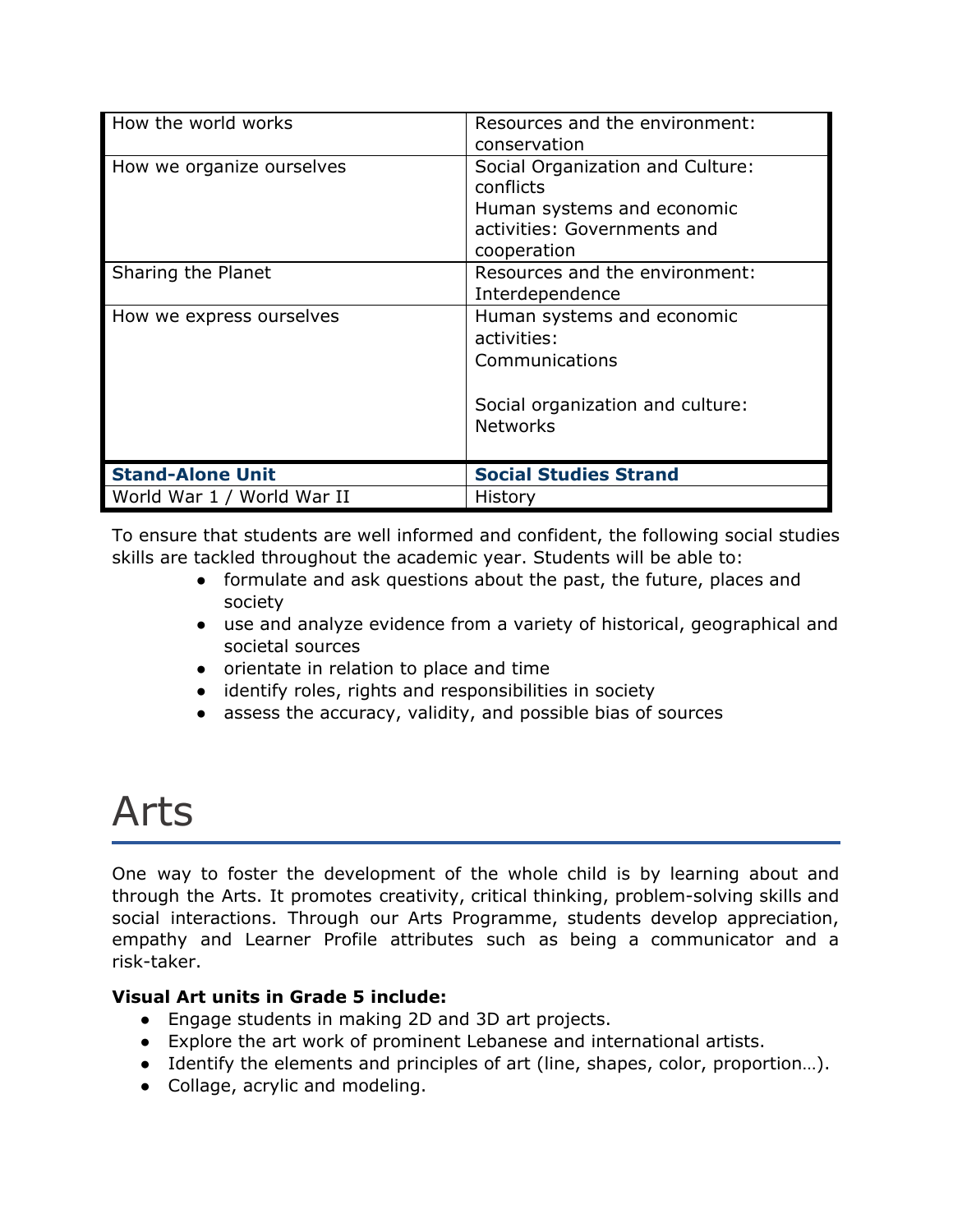#### **Music units in Grade 5 include:**

- Listening to classical and other types of music (describing and analysing)
- Performing with percussions using tempo and dynamics.
- Creating music in response to the theme we are working on.

# Personal Social and Physical Education

### **Personal and Social Education**

As twenty-first century learners, students need to develop as autonomous and responsible people who take responsibility for their learning and their wellbeing be it physical, emotional, spiritual or social. All areas of the PYP curriculum address personal and social education and hence it is the shared responsibility of *all* teachers at the Elementary School to develop this aspect of the learner's education. Students are encouraged to develop positive attitudes and behaviors in order to meet challenges, make healthy lifestyle choices, and become lifelong learners.

### **Physical Education**

Learners understand the interconnectedness of the factors that contribute to a safe and healthy lifestyle, and set goals and identify strategies that will help develop well-being. They understand the physical, social and emotional changes associated with puberty. They apply movement skills appropriately, and develop plans to help refine movements, improve performance and enhance participation in a range of physical contexts.

### **PE units in Grade 5 include:**

- Individual Pursuits/ Track and Field (Running, Throwing, Jumping)
- Adventure Challenge (Group Challenges Games)
- Racket Games (Tennis, Badminton, Table tennis, Scoop Games)
- Health Related Fitness (Healthy Eating, Personal Safety and Injury Prevention, Human Development)
- Movement Composition (Gymnastics, Rhythmic Movement Skills: Line Dance, Musical Game, Creative Rhythmic)

# Information and Communication Technology (ICT)

We recognize the pivotal role that information and communication technology (ICT) plays in the educational process. Most of the time, technology is integrated through all curriculum areas to make learning more authentic. A variety of multimedia